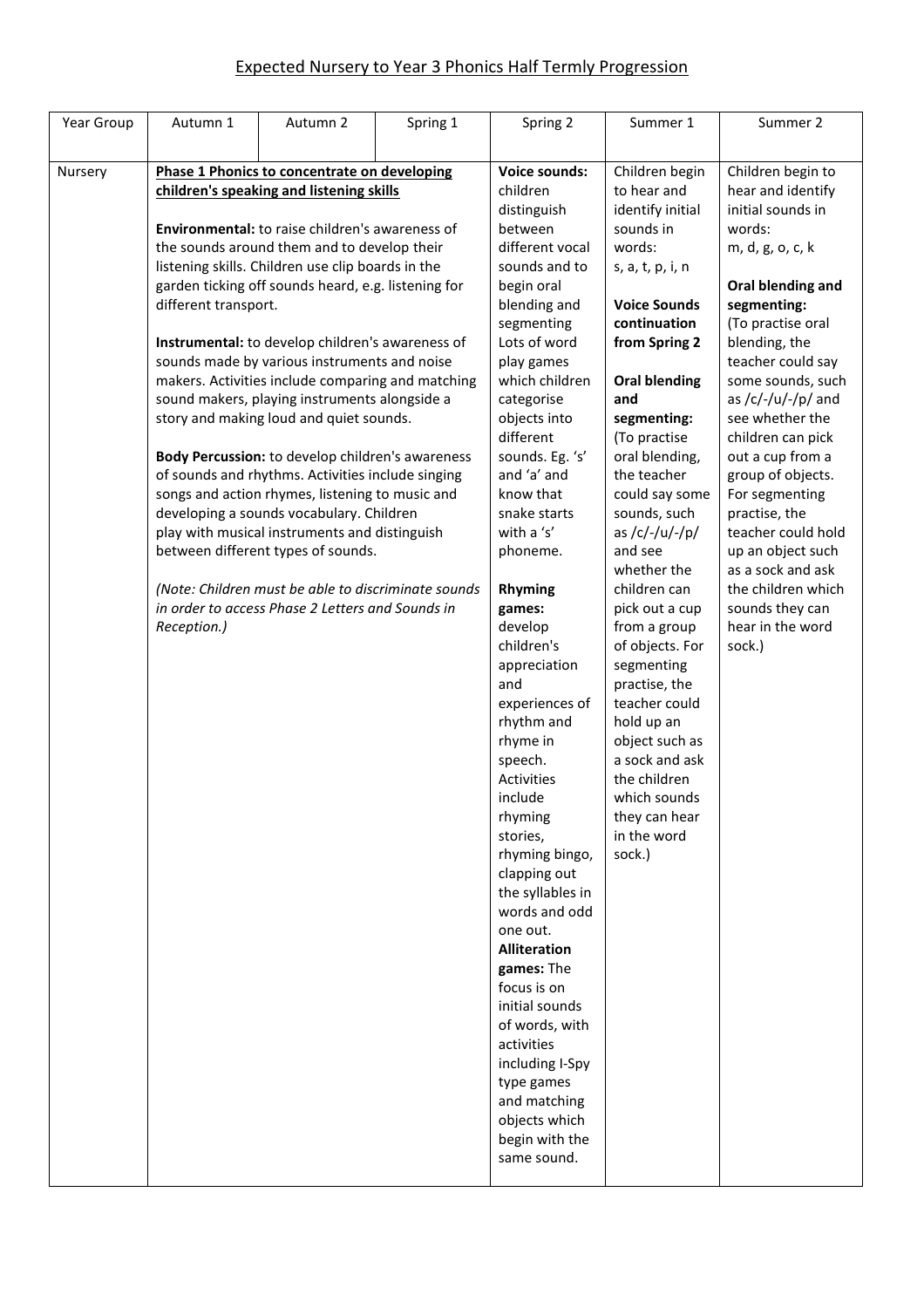| Reception<br>Need to<br>know 8 long<br>vowel<br>phonemes<br>up to 'ur'                                                                      | Children learn<br>to hear,<br>recognise and<br>identify initial<br>sounds:<br>Set 1-2:<br>s, a, t, p, i, n,<br>m, d<br>Set 3:<br>g, o, c, k<br>Set 4:<br>ck, e, u, r<br>Read P2 tricky<br>words:<br>I, go, no, to,<br>the, into                                           | Children learn<br>to hear,<br>recognise and<br>identify initial<br>sounds:<br>Set 5: h, b, f, l,<br>ff, II, ss<br>Children learn<br>to segment and<br>blend CVC<br>words<br>containing<br>previously<br>learnt sounds.<br>Read and write<br>P2 tricky words                                                                                                                                      | Children<br>continue to<br>segment and<br>blend with P3<br>phonemes:<br>Set 6:<br>j, v, w, x<br>Set 7:<br>y, z, zz, qu<br>Read P3 tricky<br>words:<br>he, she, we,<br>me, be, was,<br>you, they, all,<br>are, my, her                                                                                                                                                                                                                                                                          | Children<br>continue to<br>segment and<br>blend with P3<br>phonemes:<br>Set 8:<br>ch, sh, th, ng<br>Read and write<br>P3 tricky words                                                                                                                                                                                                                                                                                                               | Children widen<br>reading and<br>spelling<br>knowledge of<br>further P3<br>phonemes:<br>Set 9:<br>ai, ee, igh, oa,<br>long oo, short<br>OO<br>Children<br>consolidate P3<br>tricky words,<br>fill any gaps                                                                                                                                                                                         | Children widen<br>reading and<br>spelling knowledge<br>of further P3<br>phonemes:<br>Set 10:<br>ar, or, ur, ow, oi<br>Children<br>consolidate P3<br>tricky words, fill any<br>gaps and begin<br>reading P4 tricky<br>words. |
|---------------------------------------------------------------------------------------------------------------------------------------------|---------------------------------------------------------------------------------------------------------------------------------------------------------------------------------------------------------------------------------------------------------------------------|--------------------------------------------------------------------------------------------------------------------------------------------------------------------------------------------------------------------------------------------------------------------------------------------------------------------------------------------------------------------------------------------------|------------------------------------------------------------------------------------------------------------------------------------------------------------------------------------------------------------------------------------------------------------------------------------------------------------------------------------------------------------------------------------------------------------------------------------------------------------------------------------------------|-----------------------------------------------------------------------------------------------------------------------------------------------------------------------------------------------------------------------------------------------------------------------------------------------------------------------------------------------------------------------------------------------------------------------------------------------------|----------------------------------------------------------------------------------------------------------------------------------------------------------------------------------------------------------------------------------------------------------------------------------------------------------------------------------------------------------------------------------------------------|-----------------------------------------------------------------------------------------------------------------------------------------------------------------------------------------------------------------------------|
| Year 1<br>Phonemes in<br>yellow are<br>not needed<br>for the<br>Phonics<br>Screening<br>Assessment<br>(alternative<br>spelling<br>patterns) | Children to<br>consolidate<br>prior<br>knowledge<br>Phase 3<br>Set 6:<br>j, v, w, x<br>Set 7:<br>y, z, zz, qu<br>Set 8:<br>ch, sh, th, ng<br>Consolidate<br>read and write<br>Phase 3 tricky<br>words:<br>he, she, we,<br>me, be, was,<br>you, they, all,<br>are, my, her | Children to<br>consolidate<br>prior<br>knowledge<br>Phase 3<br>Set 9:<br>ai, ee, igh, oa,<br>long oo, short<br>oo<br>Set 10:<br>ar, or, ur, ow,<br>οi<br>Set 11:<br>ear, air, ure, er<br>Phase 3 Tricky<br>words revisited<br>for spelling as<br>appropriate.<br>Read Phase 4<br>tricky words:<br>said, have, like,<br>do, do, some,<br>come, were,<br>there, little,<br>one, when, out,<br>what | Set 12:<br>Consolidate<br>known<br>phonemes and<br>tricky words<br>for Phase 3<br>and 4<br>Children to<br>learn Phase 5<br>sounds<br>Set 13:<br>wh, ph<br>Set 14:<br>'ai' = $ay$ , a-e,<br>eigh, ey, ei, a<br>Set 15:<br>'ee' = ea, e-e,<br><mark>ie</mark> , ey, <mark>y</mark><br>Set 16:<br>'igh' = ie, i-e, $y$ ,<br>i <mark>, eigh</mark><br>Read and write<br>Phase 4 tricky<br>words: said,<br>have, like, do,<br>do, some,<br>come, were,<br>there, little,<br>one, when,<br>out, what | Children to<br>continue to<br>learn Phase 5<br>sounds<br>Set 17:<br>' $oa' = ow$ , $o-e$ ,<br>oe<br>Set 18:<br>Long ' $oo' = ew$ ,<br>ue, u-e, u, oul<br>Set 19:<br>'or' = $aw$ , $au$ ,<br>al, our<br>Apply Phase 4<br>adjacent<br>consonant<br>sounds in<br>reading and<br>writing:<br>xt, tr, dr, gr, cr,<br>br, fr, bl, fl, gl,<br>pl, cl<br>Read Phase 5<br>tricky words:<br>oh, Mr, Mrs,<br>people, called,<br>looked, their,<br>could, asked | Children to<br>continue to<br>learn Phase 5<br>sounds<br>Set 20:<br>'ur' = ir, er, ear<br>Set 21:<br>ow, ou<br>oi, oy<br>Apply Phase 4<br>adjacent<br>consonant<br>sounds in<br>reading and<br>writing:<br>sl, sp, st, tw,<br>sm, pr, sc, ck,<br>sn, nch, scr,<br>shr, thr, str<br>Read and write<br>Phase 5 tricky<br>words:<br>oh, Mr, Mrs,<br>people, called,<br>looked, their,<br>could, asked | Consolidate all<br>prior learning as<br>appropriate<br>Consolidate Phase<br>5 tricky words:<br>oh, Mr, Mrs,<br>people, called,<br>looked, their, could,<br>asked                                                            |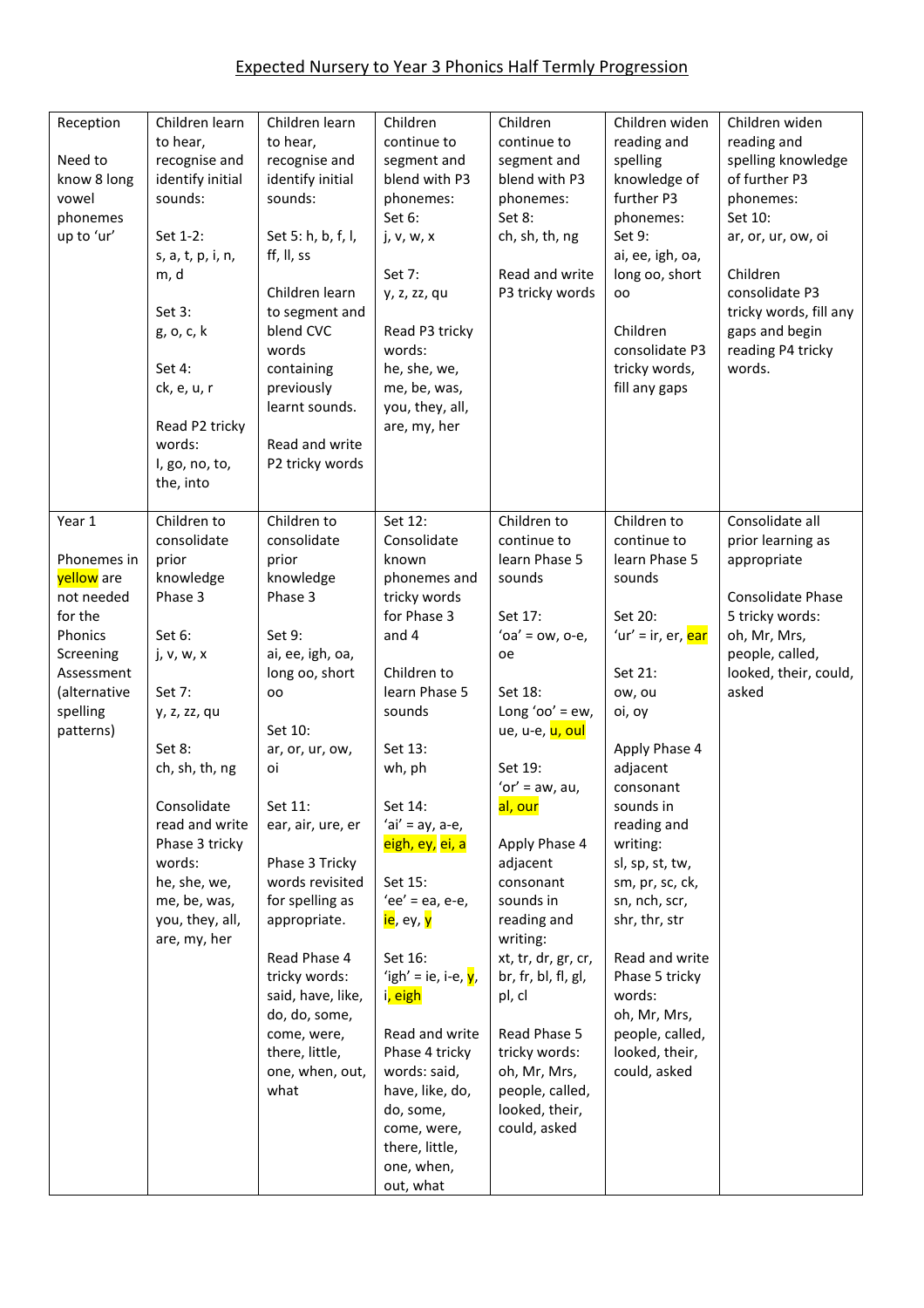|                                                                                                                          |                                                                                                                                                                                                                                                                   |                                                                                                                                                                                                                                                                                                                | Apply Phase 4<br>adjacent<br>consonant<br>sounds in<br>reading and<br>writing:<br>st, nd, mp, nt,<br>nk, ft, sk, lt, lp,<br>If, lk, pt                                                              |                                                                                                                                                                                                                         |                                                                                                                                                                                                               |                                                                                                                                                                                                             |
|--------------------------------------------------------------------------------------------------------------------------|-------------------------------------------------------------------------------------------------------------------------------------------------------------------------------------------------------------------------------------------------------------------|----------------------------------------------------------------------------------------------------------------------------------------------------------------------------------------------------------------------------------------------------------------------------------------------------------------|-----------------------------------------------------------------------------------------------------------------------------------------------------------------------------------------------------|-------------------------------------------------------------------------------------------------------------------------------------------------------------------------------------------------------------------------|---------------------------------------------------------------------------------------------------------------------------------------------------------------------------------------------------------------|-------------------------------------------------------------------------------------------------------------------------------------------------------------------------------------------------------------|
| Year <sub>2</sub><br>Phonemes in<br>green have<br>been taught<br>in Year 1 for<br>the Phonics<br>Screening<br>Assessment | Set 13:<br>wh, ph<br>Set 14:<br>'ai' = ay, a-e,<br>eigh, ey, ei, a<br>Set 15:<br>'ee' = <b>ea</b> , e-e,<br>ie, ey, y<br>Set 16:<br>'igh' = $ie, i-e$ ,<br>y, I, eigh<br>Set 17:<br>'oa' = $ow, o-e,$<br>oe<br>Set 18:<br>Long 'oo' $=$<br>ew, ue, u-e, u,<br>oul | Set 19:<br>'or' = aw, au, al,<br>our<br>Set 20:<br>'ur' = ir, er, ear<br>Set 21:<br>ow, ou<br>oi, oy<br>Set 22:<br>ear, eer, ere<br>air, are<br>Set 23:<br>$'c' = k$ , ck, ch<br>Set 24:<br>$'s' = ce, c, st, se$                                                                                              | Set 25:<br>$'j'$ = ge, g, dge<br>Set 26:<br>I, le, el<br>m, mb<br>n, kn, gn<br>r, wr<br>Set 27:<br>ch, tch<br>sh, tion, ssion,<br>cial, cian<br>ea as e (ready)<br>o as u(wonder)<br>a as o (watch) | Phase 6<br>Suffixes:<br>Adding -es to<br>words ending<br>in $'y'$<br>Adding-ed or -<br>ing to words<br>ending in 'y'<br>Adding -er and<br>-est to words<br>ending in 'y<br>Adding-est<br>and -y to words<br>ending in e | Phase 6<br>further<br>suffixes:<br>Adding -ed and<br>-er to words<br>ending in e<br>Adding -ing<br>and -ed to<br>CVC, CCVC<br>words<br>Adding -er, -<br>est or -y to<br>CVC and CVCC<br>words<br>Contractions | Phase 6 alternative<br>spellings:<br>s for zh<br>Adding-ment and<br>$-ness$<br>Adding -ful, -less<br>and $-ly$<br>eer saying ear<br>ture saying cher<br>qua saying quo<br>Homophones and<br>Near Homophones |
| Year 3                                                                                                                   | Consolidate<br>Phase 5<br>phonemes in<br>writing<br>Consolidate<br>Phase 5 tricky<br>words: oh, Mr,<br>Mrs, people,<br>called, looked,<br>their, could,<br>asked                                                                                                  | Phase 6<br>(Spelling<br>Patterns)<br>Consolidate<br>Phase 5<br>alternative<br>pronunciations:<br>i (mind), o<br>(closed), c<br>(city), g (giant),<br>u (unicorn), ow<br>(grow), ie<br>(field), ea<br>(bread), a<br>(path), a<br>(acorn), a<br>$(wasp)$ , y<br>(sunny), y (sky),<br>y (gym), ch<br>(school), ch | Phase 6<br>(Spelling<br>Patterns)<br><b>Prefixes</b><br>re, un, super,<br>sub, anti,<br>auto,                                                                                                       | Phase 6<br>(Spelling<br>Patterns)<br><b>Suffixes</b><br>le to ly, ic to<br>ally, tion, ation                                                                                                                            | Phase 6<br>(Spelling<br>Patterns)<br><b>Prefixes</b><br>dis, re, un,<br>mis, in, im, il,<br>ir, inter                                                                                                         | <b>Phase 6 (Spelling</b><br>Patterns)<br>Homophones<br><b>Suffix</b><br>sion<br>Word types<br>eg:<br>beginning/beginner<br>gardening/gardener                                                               |